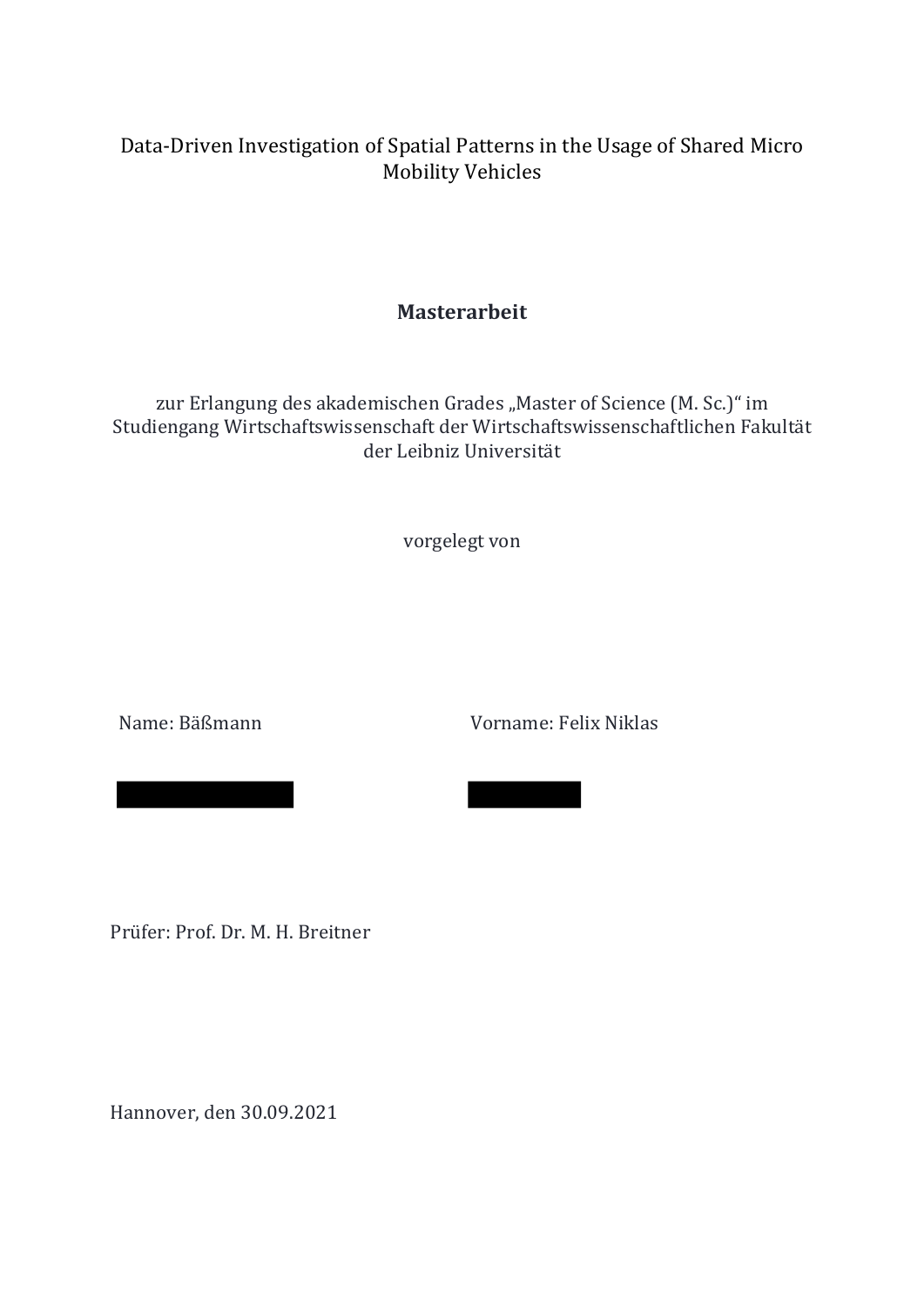### **Contents**

| <u>1.</u> |                                                                                        |
|-----------|----------------------------------------------------------------------------------------|
| 1.1.      |                                                                                        |
| 1.2.      |                                                                                        |
| 1.3.      |                                                                                        |
| 2.        |                                                                                        |
| 2.1.      |                                                                                        |
| 2.2.      |                                                                                        |
| 2.3.      |                                                                                        |
| <u>3.</u> |                                                                                        |
| 3.1.      |                                                                                        |
|           |                                                                                        |
| 3.2.1.    |                                                                                        |
| 3.2.2.    |                                                                                        |
| 3.2.3.    |                                                                                        |
| 3.2.4.    |                                                                                        |
| 3.3.      |                                                                                        |
| 3.3.1.    |                                                                                        |
| 3.3.2.    |                                                                                        |
| 3.3.3.    | CORRELATION ANALYSIS BETWEEN E-SCOOTERS AND DENSITY AND DIVERSITY AT PTLS 36           |
| 3.4.      | EXPANDING THE MODEL THROUGH BUILT ENVIRONMENT, DEMOGRAPHIC AND SOCIETAL DETERMINANTS39 |
| 3.4.1.    |                                                                                        |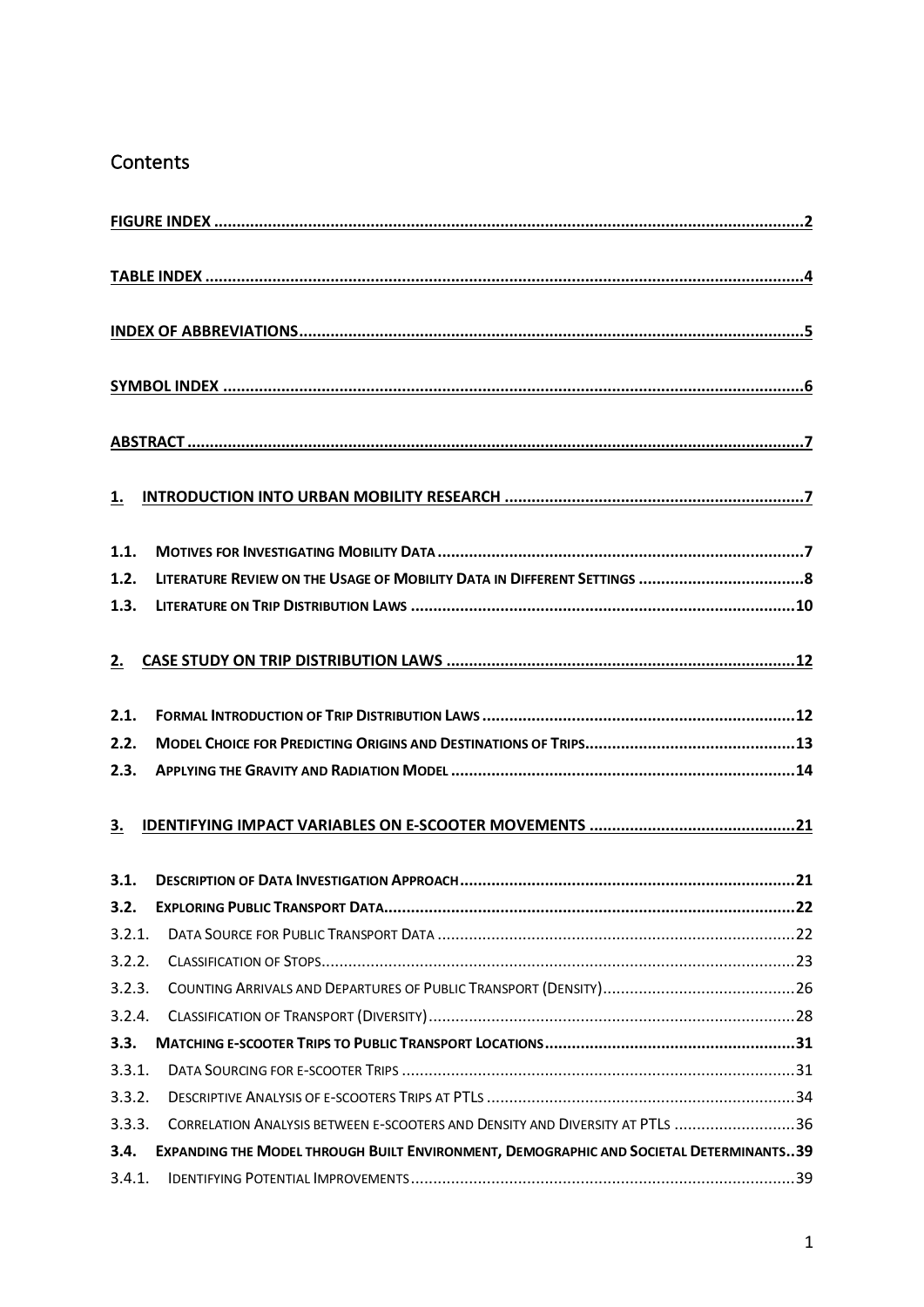| 3.4.2. |                                                                      |  |
|--------|----------------------------------------------------------------------|--|
| 3.4.3. |                                                                      |  |
| 3.5.   |                                                                      |  |
| 3.5.1. |                                                                      |  |
| 3.5.2. |                                                                      |  |
| 3.5.3. |                                                                      |  |
| 3.5.4. |                                                                      |  |
| 3.6.   |                                                                      |  |
| 3.7.   |                                                                      |  |
| 3.7.1. |                                                                      |  |
| 3.7.2. | DESIGNING A DEEP LEARNING NETWORK TO ESTIMATE E-SCOOTER MOVEMENTS 57 |  |
| 3.7.3. |                                                                      |  |
|        |                                                                      |  |
| 3.7.4. |                                                                      |  |
| 3.7.5. |                                                                      |  |
| 3.7.6. |                                                                      |  |

# **4. APPLY FINDINGS ON E-SCOOTER MOVEMENTS ON ORIGIN AND DESTINATION ESTIMATION..67**

# Figure Index

| Figure 1: Berlin and the Tier operating area as a black-lined polygon15                              |  |
|------------------------------------------------------------------------------------------------------|--|
| Figure 2: Grid for Berlin with population data and Tier operating area16                             |  |
| Figure 3: Selection of origins for e-scooter trips, close to or at (from top left to top right): S+U |  |
| Potsdamer Platz, Husemannstr. (Berlin), U Ernst-Reuter-Platz, Graefestr. (Berlin). White "O"         |  |
|                                                                                                      |  |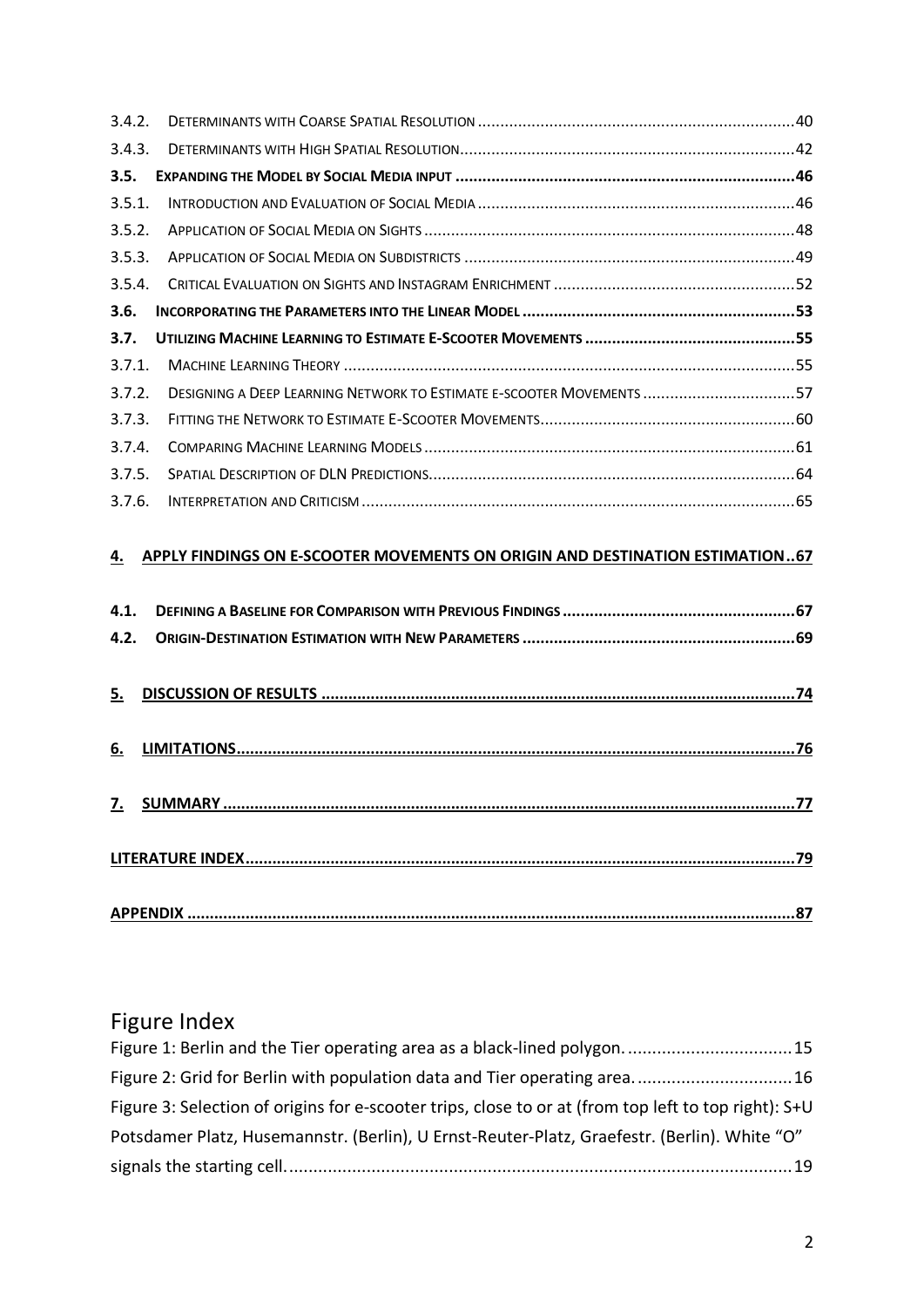## ABSTRACT

Improvements in the availability, quality and quantity of mobility data led to a comeback of trip distribution laws and the exploration of determinants of mobility. While there is broad literature on long and medium distance trips and available models to describe these patterns, not so much research exists for short distance e-scooter sharing trips. While there is some on demand of these rental vehicles, explanations for trip patterns are scarce. This thesis aims to fill this gap by investigating patterns and quantifiable input variables which identify locations with high usage of e-scooter sharing services and use the generated information to explore their impact on the origin and destination of the trips taken by e-scooter users as well as their probabilities. To do so, linear and nonlinear regression as well as machine learning techniques are used to build descriptive and inferential models. The findings show how e-scooter usage interacts with the built environment and it can also help to better understand intra-city Micromobility, especially from e-scooters. The insights can be used to build user-orientated infrastructure and increase fleet efficiency.

Key words: Micromobility, E-Scooter, O-D Trips, Machine Learning, Urban Planning

### 1. Introduction into Urban Mobility Research

#### 1.1. Motives for Investigating Mobility Data

With the increased digitization of all services, users leave behind data traces about their behaviour. This is also true for mobility services and journeys undertaken by individuals. This led to increased research in the investigation and modelling of origins and destinations of travellers. This momentum is mainly driven by improvements in the underlying data quality and quantity. During most of the 20<sup>th</sup> century surveys, aggregated and sampled data was used. These sources have nowadays been replaced by data about trips from millions of individuals with a spatial resolution of a few meters. This allows for new attempts to make generalized statements and improve theories and models.

By undertaking this research, the understanding of mobility patterns, especially origins and destinations and traffic flow can be improved and thus, leading to more efficient land usage in cities. Global migration patterns cause cities to grow larger and the space in human agglomerations to become more desirable, therefore efficient usage will be key, considering that the share of people living in cities being expected to grow by 700 million between 2021 and 2030 (deStatis, 2018) to 60 percent of the global population (UN, 2018). Taking for example the four German cities with more than one million inhabitants (Berlin, Hamburg, Munich and Cologne), traffic infrastructure accounts for 21.55 up to 26.73 percent of the builtup area with the rest consisting of residential space (Statistische Ämter des Bundes und der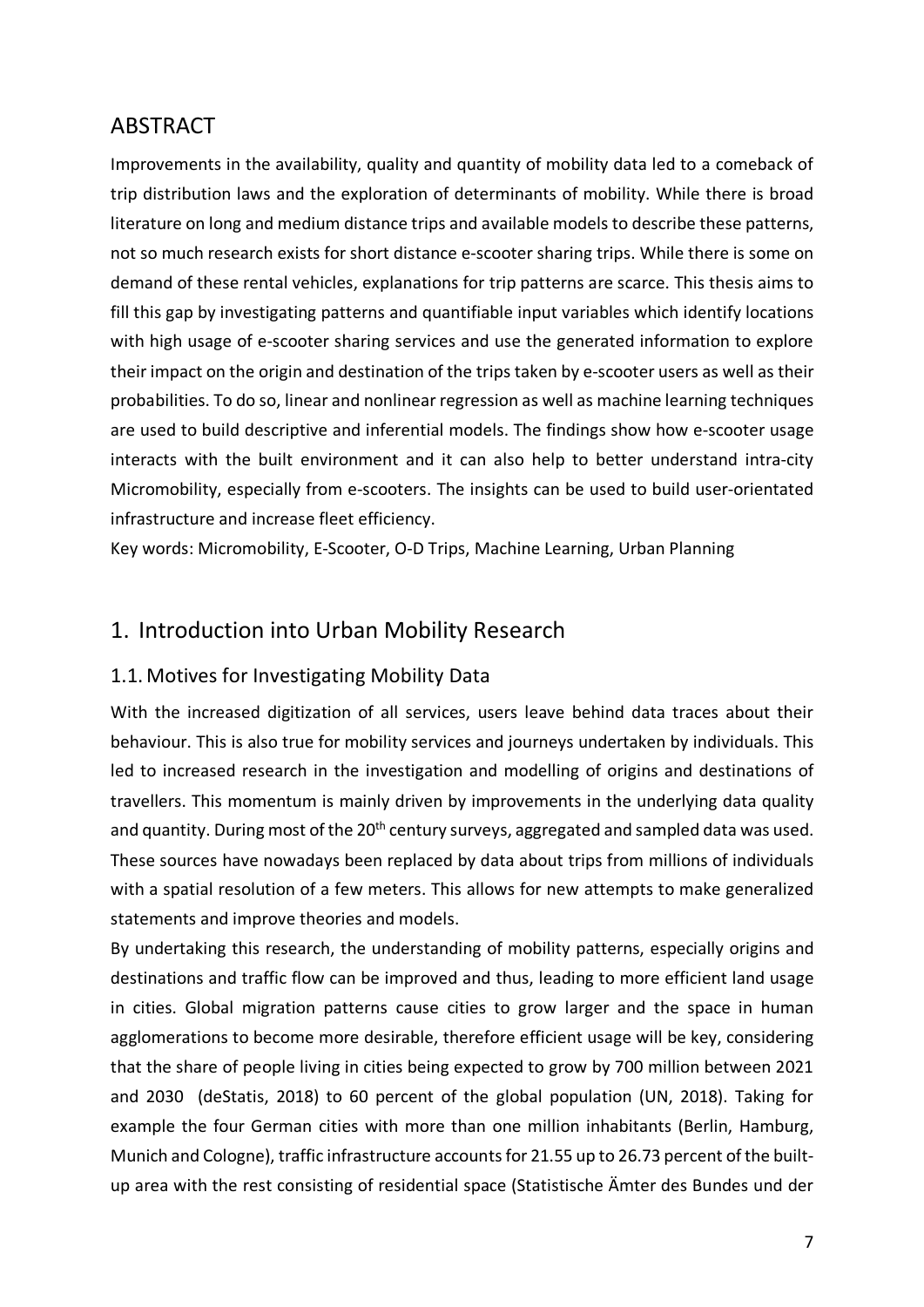Länder, 2019). Therefore, this thesis aims to add to the efficient planning of traffic flows based on mobility data which pursues the goal to achieve higher efficiency in urban land use.

#### 1.2. Literature Review on the Usage of Mobility Data in Different Settings

There are various different paths of working with intracity mobility data. Saberi et al. (2017) built a network graph to analyse origin-destination demand networks and additionally did a literature review on previous work and data sources for intra urban mobility. Amongst others they name Liang et al. (2012) who used GPS data from taxis in Beijing to estimate the spatial scaling of mobility. This type of source data was also used by Gao et al. (2013) to evaluate travel times in the city over time for more efficient trip planning. A methodological approach on fundamental concepts regarding the incorporation of social media data in urban computation was done by Silva et al. (2019). With regard to public transport Hasan et al. (2013) investigate the first, second and third highest ranking trip destination from 262 smart card users in London, which is used to check-in and pay for public transport fares at every origin and destination of a journey.

Besides this research in established means of urban transport, during the 21<sup>st</sup> century new mobility services have emerged. For short journeys the segment of Micromobility providers has seen a lot of interest from investors (McKinsey, 2019). This segment consists mainly of bike and e-scooter sharing services (Roland Berger, 2020). Nowadays these come usually as dockless sharing method, which refers to the method that a rented vehicle can be picked up and left almost anywhere inside the business area of the service provider (Tier, 2021). In the past sharing schemes with fixed docking locations were used for renting and returning the vehicle (stadtRAD Hamburg, 2021). With dockless systems the questions arise on where, when and how much vehicles should be deployed in an area.

With regard to bike sharing research into these variables has been carried out. A variety of studies exists which investigate determinants of customer demand, usage patterns and deployment strategies. Mooney et al. (2019) for example find higher demand and higher availability of dockless bikes in areas with higher income and better education.

Trana et al. (2015) find altitude, capacity, network density, population, railway stations, student residences, cinemas and restaurants to have an impact on the frequency of movements at docking stations for bike sharing in Lyon. Shen et al. (2018) investigated 19 different possible impact factors on dockless bike sharing for grid cells in Singapore. This was based on various underlying ideas, i.e. weather conditions, population or public transport variables. With regard to spatial parameters, the highest significance codes could be found for the availability of dockless bikes in the cells that had the biggest sum of length of cycling paths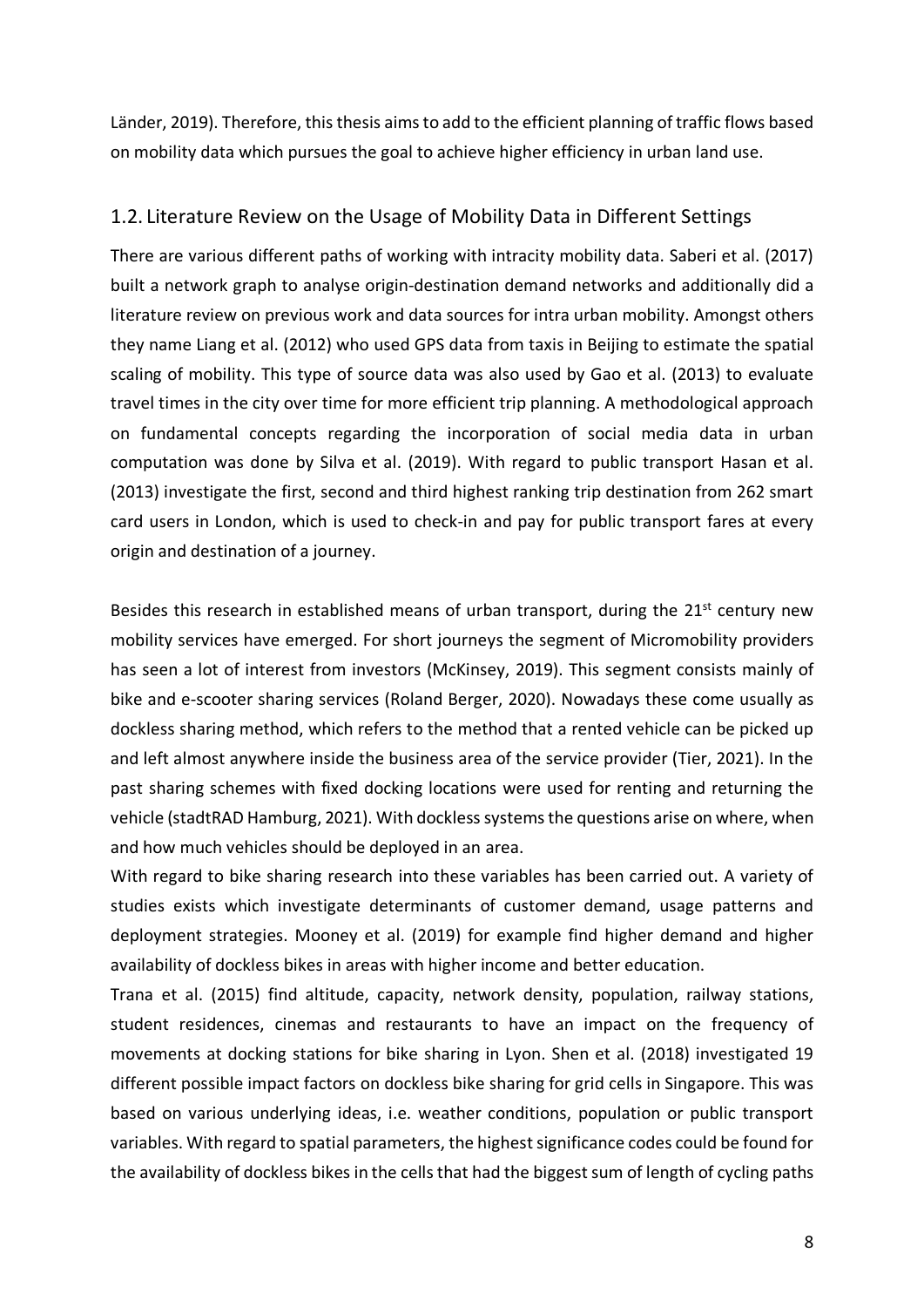and accessibility of bike racks, the share of land use of commercial and industrial buildings, the distance to Mass Rapid Transport stations as well as the distance to the central business district of the city. A similar investigation was conducted by Faghih-Imani et al. (2014) on 25 parameters in Montreal with respect to docking stations. They investigated the infrastructure in terms of the density of bike sharing stations around one station, major or minor roads close by as well as characteristics of the build environment like metro stations, restaurants, universities and job offerings in a range of 250 meters around the bike sharing station.

Yang et al. (2019) studied the impact of the opening of a new metro line in Nanchang, China on the trip patterns and distribution of dockless patterns and found a significant shift in origins and destinations of journeys. Li et al. (2020) investigated the average time a bike of a dockless sharing scheme remained unused between two bookings. As spatial resolution they used the census areas of Shanghai. They used Ordinary Least Squares (OLS) regression as well as Geographically Weighted Regression (GWR) to estimate the impact of population, public transport and points of interest in the census area on the dependent variable. For public transport they estimated an impact area of the subway and bus stops and calculated the relative share of impact areas to the seize of the census cell as well as using data on the number of travellers at each station. For population they used the density of this metric and for points of interest the relative share of restaurants, daily life services, residence and commercial facilities against each other. They found the highest significance on share of the subway impact area followed by the share of restaurants and daily life services. Furthermore, the rider numbers at subway stations and population density were also found to have significance levels below 0.1.

For e-scooters the amount of research is not as dense as for bike sharing. One starting point is the proposal from (Zhaoa, et al., 2021) on how to scrape and manipulate the data from Application Programming Interfaces (APIs) of e-scooter sharing providers to extract the underlying journeys executed by available e-scooters. There is some literature on temporal usage patterns like Bai and Jiao (2020) who analysed the patterns of e-scooter usage for Austin and Minneapolis where they identified high usage around downtown and the university area but with different temporal patterns. Furthermore, they could not make constant findings in both cities about land usage and green spaces and therefore highlighted to take spatial uniqueness into account when investigating mobility patterns. Bai et al. (2021) support the literature review by pointing out that only few studies provide insights on what activities drive travel demand for e-scooters. In their work to fill this gap they identify from top to bottom daily dining and drinking, shopping and recreational activities as highly correlated with escooter demand.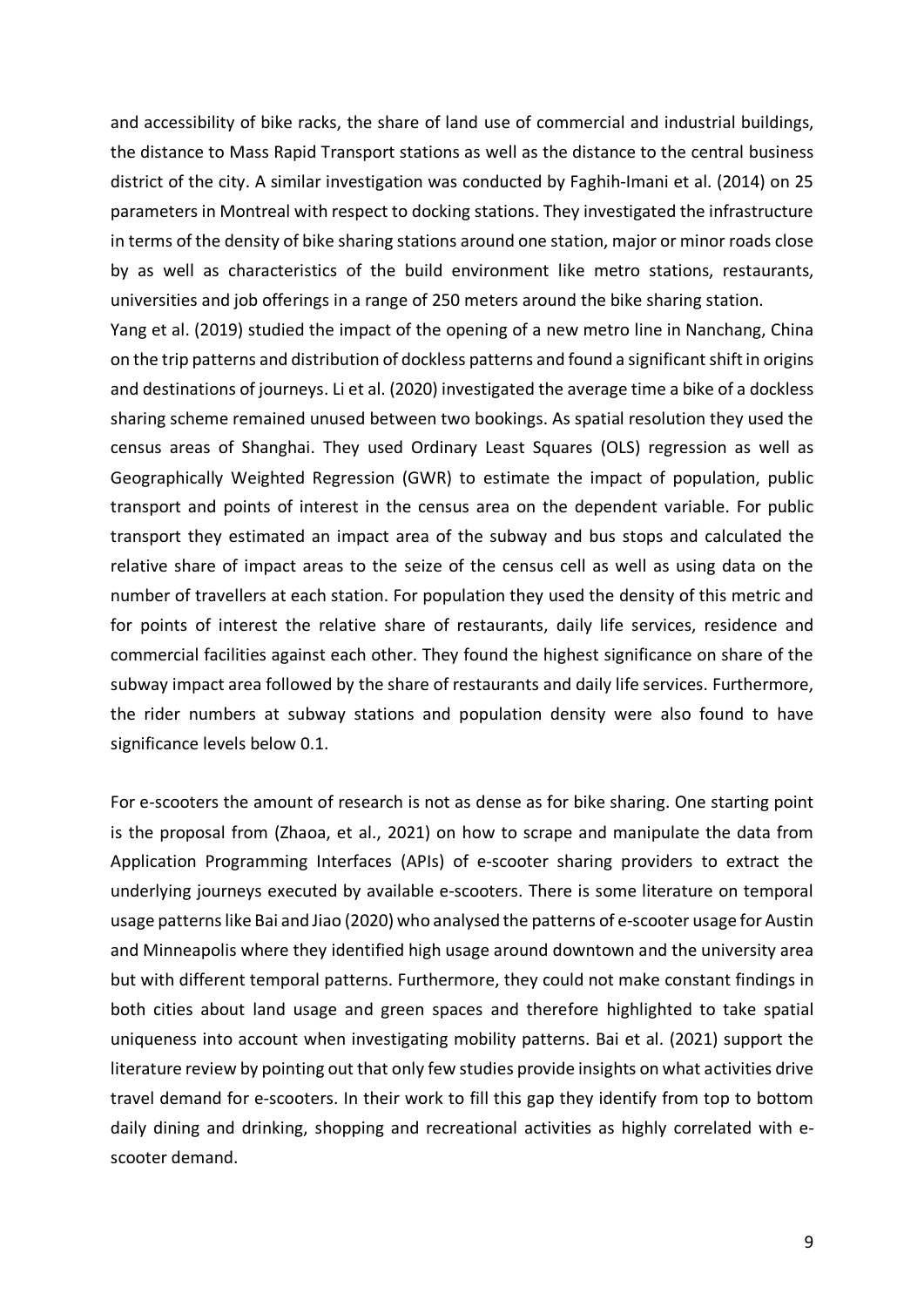A different approach is undertaken by Lee et al. (2021) who built a complex model on predicting revenue for a potential e-scooter scheme in Manhattan and make assumptions on trips which are likely to be substituted by e-scooter journeys.

With regard to trips undertaken by e-scooter users and the routes they choose there is some related work that focus on the characteristics of these paths. For example, Zuniga-Garcia et al. (2021) found that e-scooter users use mainly roadways (33%), sidewalks (18%) and bike lanes (11%) with a 38% share of uncharacterised paths. Zhang et al. (2021) compliment these findings by conducting an investigation on what streets e-scooter riders prefer. They find users willing to take longer routes when they can ride on bikeways (59% longer paths), multi-use paths (29%), one-way roads (21%) or tertiary roads (15%).

#### 1.3. Literature on Trip Distribution Laws

While one could argue, that the previously introduced articles offer an indication on where trips start by metrics like time to book (Li, et al., 2020) or high numbers of trip activity (Shen, et al., 2018), there is not too much research in high spatial resolution about the determinants on which basis the users pick a destination or the determinants describing where it will be located based on a fixed origin.

There are different theories on how destinations of journeys are spread across an area. These models are summed up under the name of trip distribution laws. The research into trip distribution laws can be simplified into two subgroups which try to describe mobility patterns of people across geographical regions, independently from the distance that is covered by the journeys. On the one hand there is mainly the Gravity Model and the Radiation Model for the party arguing that travel destinations are based on the population numbers and costs associated with the distance of the end points. The Gravity Model which was for a long time the leading framework in predicting population flows was hence applied on a variety of fields (Simini, et al., 2012). For example, it was used to describe the spread of Influenza (Li, et al., 2011) or global trade patterns and potentials (Batra, 2006). Extending the original notation Beiró et al. (2016) added social media traces to improve the prediction capabilities at which destinations people will arrive in. In an intracity context (Mazzoli, et al., 2019) applied the model on  $1km \times 1km$  grid cells in London, Paris and other cities to estimate commuter flows. In comparison the original proposal of the Radiation Model was validated against data from commuting, intra-day mobility, call patterns and trade (Simini, et al., 2012).

On the other hand, used models are the Intervening Opportunities Model and the Rank-Based Model. These models state that the destination choice is driven by the options and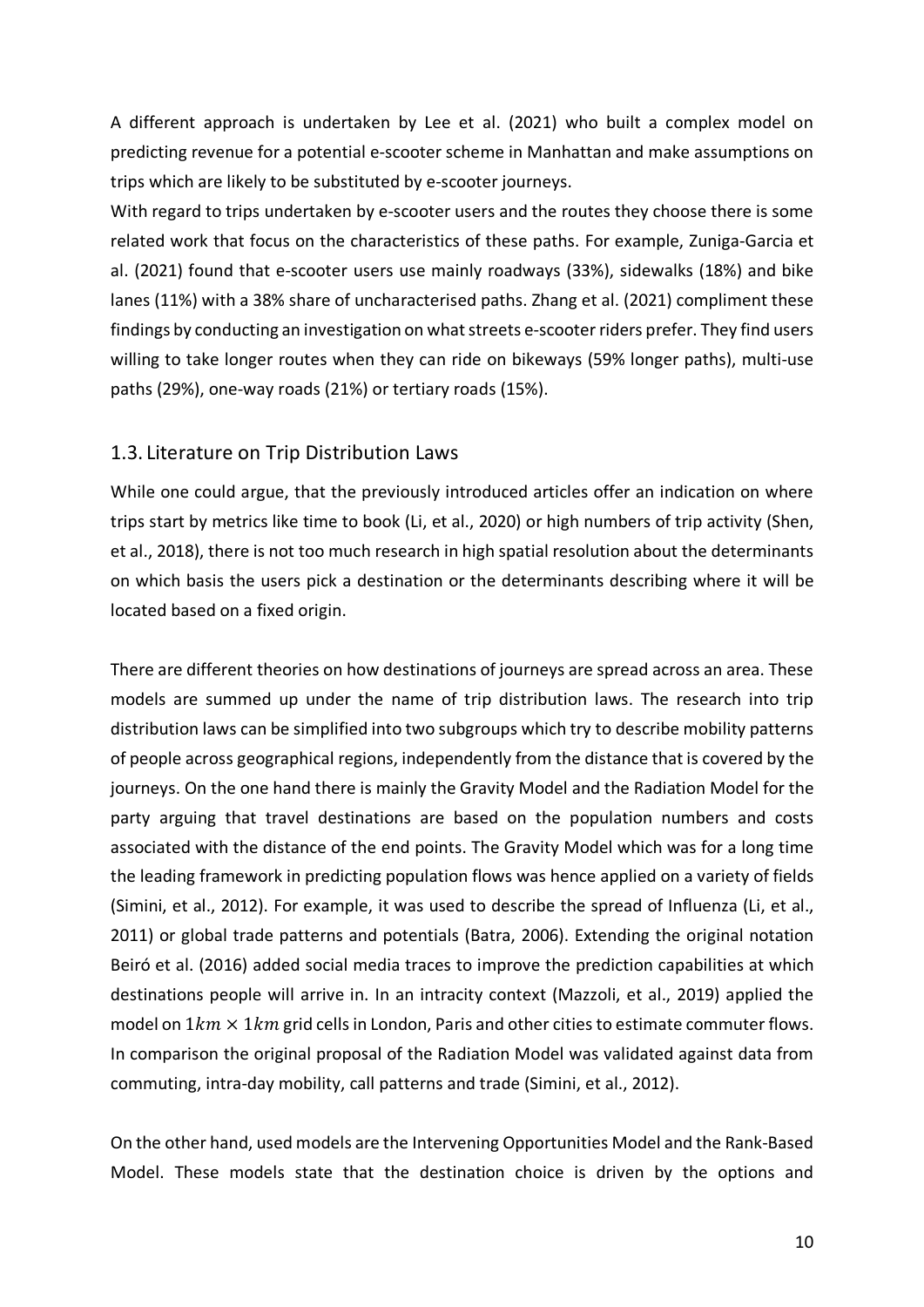opportunities that are available in between the start and at the possible destination. Therefore, if aggregated i.e. over all agents that travel, the mean distance travelled per iourney will be shorter if the density of opportunities and alternative options is higher (Noulas, et al., 2012, p. 1). The argumentation of opportunity models comes with an understanding based on intuition, i.e. depending on where the closest supermarket is that suits the needs of the individual, it will drive longer or shorter and the higher the density of possible supermarkets, the easier the person will find what it needs close-by. The ideas of intervening opportunities and how they affect human migration and mobility for example, were tested initially in intracity migration, e.g. how likely it is for people to move from one cell to another based on the rent prices in the new area and comparable rent prices in cells closer to the previous place of living (Stouffer, 1940). Additionally, related work focused on intercity migration patterns (Galle & Taeuber, 1966). For traffic estimation like work and home commuting, inputs like job opportunities retail employment and population have been found to be good determinants, also called features (Clark & Peters, 1965). For the rank-based model, three studies could be found investigating the explanatory power of this trip distribution law: Noulas et al. (2012), Chen, Gao & Xiong (2017) as well as Santani & Gatica-Perez (2013). Each of these used data from location based social media networks to estimate the probability that after checking in into a certain location on the social network another one of the locations is visited afterwards and highlighted online. In these studies, the locations are always places like shops, restaurant or other consumer orientated businesses and contrary to the other trip distribution laws not bound to a geographic area but to a geographic point.

However, while some of these studies and models focus on urban mobility only very few of these are investigating Micromobility patterns. During the literature review one study could be found that has been published recently investigating the explanatory power of the Gravity Model on the origin-destination matrices of Bike Sharing services for a spatial resolution from  $5km \times 5km$  to  $500m \times 500m$  (Li, et al., 2021). With regard to e-scooters no study could be found to systemically investigate origin-destination (O-D) patterns and the determinants to describe and predict the destinations given a certain origin.

In order to extend the existing research on trip distribution laws and to complement the literature on the spatial determinants that affect e-scooter usage and the users' selection of origin and destinations, will this thesis first examine which features generate high and low numbers of e-scooter arrivals and departures in a fine special granularity and then use these findings to make statements on the origin and destination of customers as well as investigating the determinants that affect the probability that a certain route is chosen.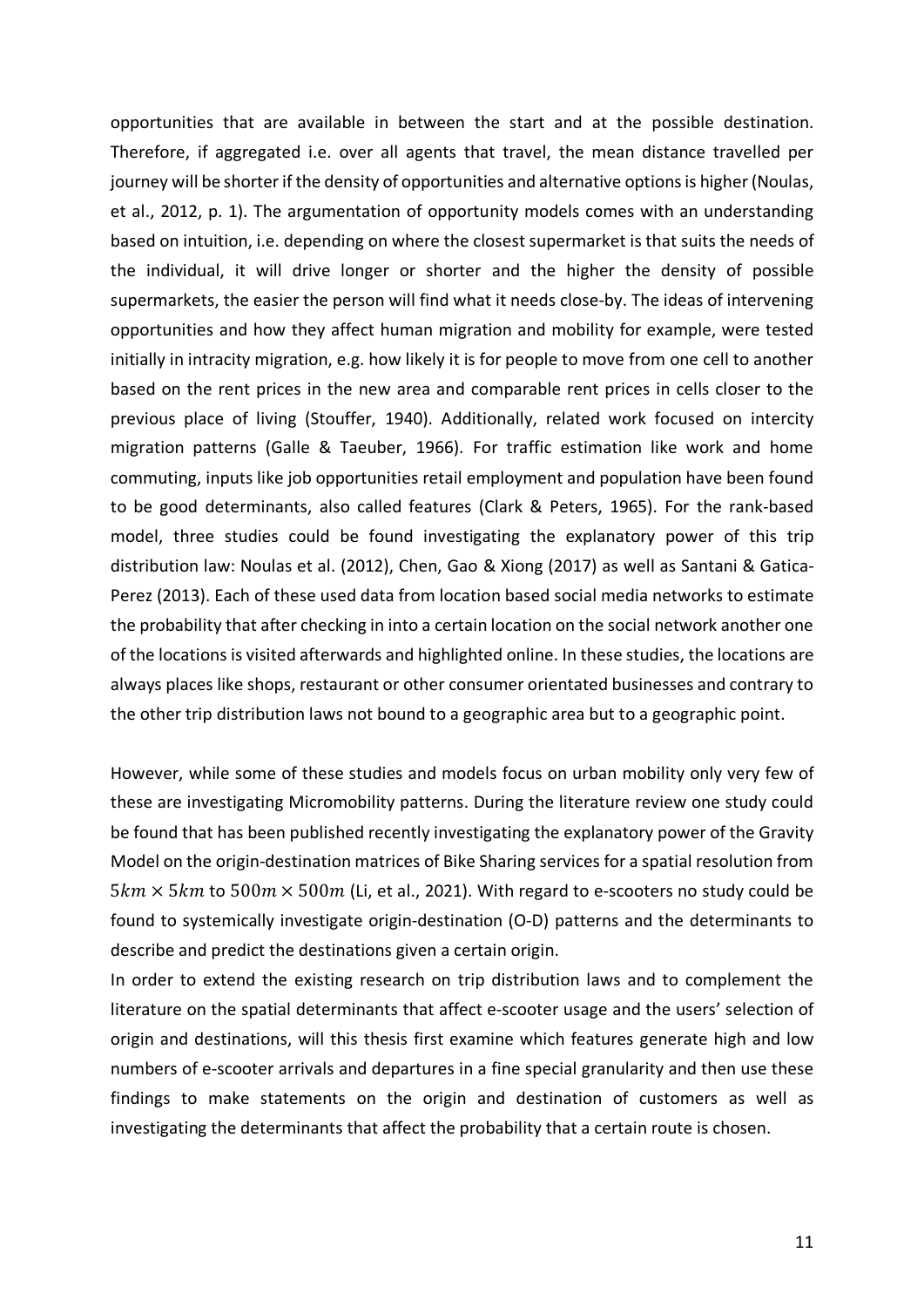more emphasis on the design of the grid cells. A grid cell size in dependence of the distance to the origin could lead to finer results and investigation opportunities close to the start while reducing the number of zero observations further away from the origin cell.

A major limitation of the thesis are missing results from other municipalities, with regard to the already trained model as well as training a new model on the same features in a different city. Such potentially gained results would proof or disproof the statements beyond the case study of Berlin and would give answers on the generalisation capabilities of the model.

Another open research topic are the poor fitted O-D trajectories. There might be the potential to detect patterns in these routes where absolute values of residuals are high, i.e. if e-scooter are used relatively more often when public transport or other means of traffic offer poor connections to the surrounding area.

### 7. Summary

This thesis adds to the existing literature in applying trip distribution laws to e-scooter O-D trajectories as well as estimating determinants of traffic by means of OLS and machine learning algorithms which gives new insights about input features and further examination options for decision makers and researchers. Using trip distribution laws to describe e-scooter routes has to the best of the authors knowledge not been carried out before. Additionally, this new research was then expanded by public transport as well as built environment data.

The Gravity Model is found to have less explanatory power than comparable studies using dockless bike sharing data. Substituting population by public transport count, sights, cafés or hotels increased the performance of the Gravity Model. Out of all e-scooter trips in the data set about half started or ended at a public transport location. These movements are higher where there is high frequency in public transport. Therefore, it could be found that public transport is a determinant for e-scooter Micromobility. These findings suggest that e-scooters are complimentary to public transport as they are used for the first and last mile of a traveller's journey inside the city of Berlin. The findings show that this pattern holds up for origin and destination descriptions of journeys as well. It is concluded that public transport describes popular locations that create traffic.

Features of the built environment describing the popularity and population of given areas have a modest impact improving the estimates from public transport. Contrary to existing literature job opportunities as measured by office buildings marked in OSM and bicycle infrastructure were found to have no correlation with e-scooter usage and routes taken.